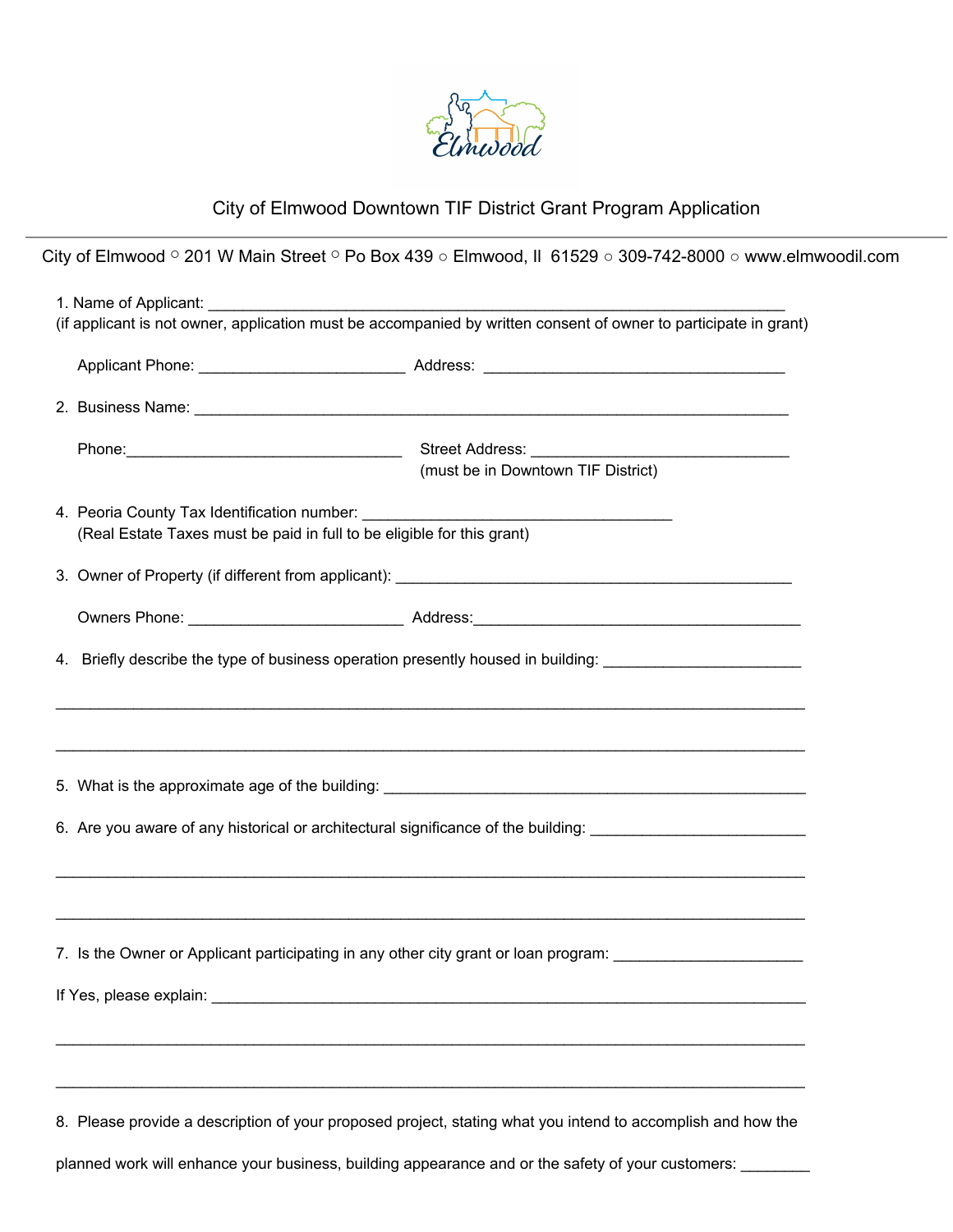| Please attach photographs of current condition if applicable and renderings of planned improvements                             |  |  |  |
|---------------------------------------------------------------------------------------------------------------------------------|--|--|--|
|                                                                                                                                 |  |  |  |
|                                                                                                                                 |  |  |  |
| (Maximum Grant Amount and required match will be decided by the council. Final award is at council's discretion.)               |  |  |  |
| 11. How many employees does your business employ: Full Time _________ Part Time ________                                        |  |  |  |
| (maximum of 60 days from council approval)                                                                                      |  |  |  |
| 13. Approximate length of time to complete project: ____________________________<br>(maximum of 365 days from council approval) |  |  |  |
| <b>Required Attachments:</b>                                                                                                    |  |  |  |
| • Written concurrence of Owner to participate in Grant if Owner is not Applicant.                                               |  |  |  |
| . Minimum of two (2) qualified bids for all work to be performed, if applicable.                                                |  |  |  |
| . Current photographs of the building showing all areas subject to improvement, if applicable.                                  |  |  |  |
| • Any drawings or renderings of project depicting improvements                                                                  |  |  |  |

 $\_$  ,  $\_$  ,  $\_$  ,  $\_$  ,  $\_$  ,  $\_$  ,  $\_$  ,  $\_$  ,  $\_$  ,  $\_$  ,  $\_$  ,  $\_$  ,  $\_$  ,  $\_$  ,  $\_$  ,  $\_$  ,  $\_$  ,  $\_$  ,  $\_$  ,  $\_$  ,  $\_$  ,  $\_$  ,  $\_$  ,  $\_$  ,  $\_$  ,  $\_$  ,  $\_$  ,  $\_$  ,  $\_$  ,  $\_$  ,  $\_$  ,  $\_$  ,  $\_$  ,  $\_$  ,  $\_$  ,  $\_$  ,  $\_$  ,

## City of Elmwood Downtown TIF District Grant Applicant Certification

As applicant(s) for participation in the City of Elmwood TIF Grant Program, I/we acknowledge the following statements:

1. To the best of my/our current knowledge, all information contained within the application is true and we hereby authorize the City of Elmwood to verify any such information at its discretion.

2. I/we have read and understand the Program Guidelines for the City of Elmwood Downtown TIF District Grant Program and agree to fully abide by said guidelines.

3. I/we understand that my/our property must be located within the boundaries of the City of Elmwood's TIF District in order to be eligible for program participation.

4. I/we understand the Elmwood City Council is dedicated to preserving the historic look of Elmwood and all plans and facade choices must be in line with what Elmwood City Council feels is appropriate.

5. I/we understand that my/our financial share of the total project's cost must all be expended, and appropriate project progress documented, prior to the injection of any City funds into the project and that the City will not expend any additional funds beyond the amount originally authorized by the Elwood City Council.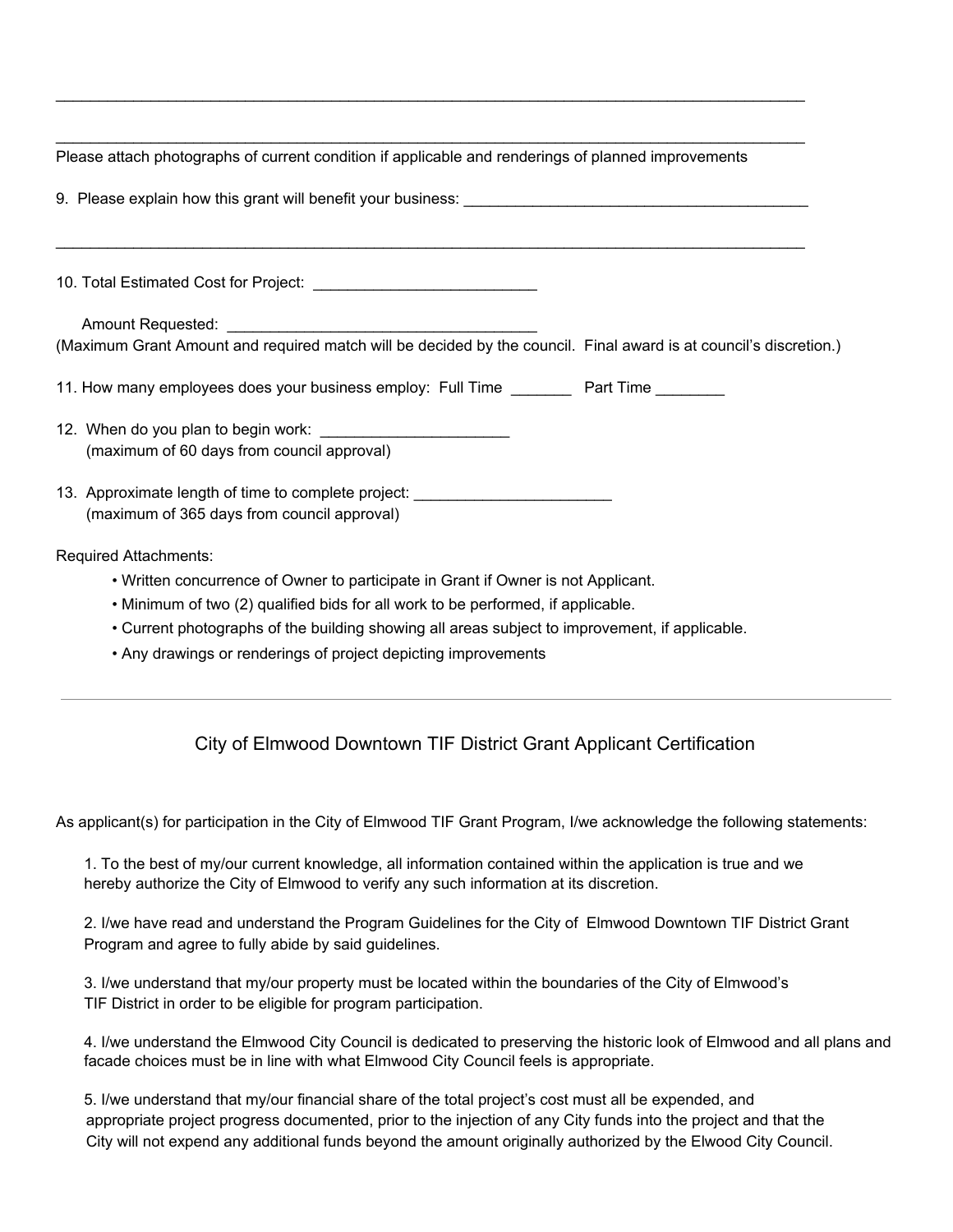6. Consideration of awards for interior renovation projects and non facade needs will be made by The Elmwood City Council, with authority to accept or reject the project.

7. I/we understand that projects involving exterior and interior improvements may be eligible for funding, but the final decision on funds match and amount of grant are the final decision of Elmwood City Council.

8. I/we understand that the owner/applicant will be responsible for securing all required municipal permits and paying all associated fees prior to the onset of work.

9. Due to a limitation on the amount of available program dollars funds, I/we understand that an eligible, completed application is not necessarily a guarantee of project funding.

10. I/we understand that the owner of the property, if not the applicant, must give written approval for project participation and demonstrate that he/she is current on all real estate taxes.

11. Typically, grant funds are disbursed after the developer's equity and other sources of funding. It will be Elmwood City Council's discretion how payments will be dispersed for each grant specifically. I/we understand that, barring the occurrence of unforeseen circumstances beyond the control of me/us as applicant accepted by the City, I/we will be obligated to 100% satisfactorily complete and pay for all work items, (within the time frame cited), as listed in the program guidelines. A retainage equal to 10% of the City's total financial participation or a minimum of \$500.00, whichever is greater, will be withheld until final inspection of the project by Elmwood City Inspectors to confirm project completion.

|                                                | Date: |
|------------------------------------------------|-------|
|                                                | Date: |
| <b>Owners Signature:</b><br>(if not applicant) | Date: |

## City Use Only

The City of Elmwood TIF Grant Committee ( ) recommends, ( ) does not recommend approval to the City Council.

Amount recommended: \$  $\bullet$  Attach Conditions (if any) Date:

Match recommended:

City Council ( ) approves, ( ) does not approve Renovation grant award, ( ) approved with conditions, please see attached.

Amount approved by Council: \$ <br>
and Date:  $\blacksquare$ 

Match required: \_\_\_\_\_\_\_\_\_\_\_\_\_\_\_\_\_\_\_\_